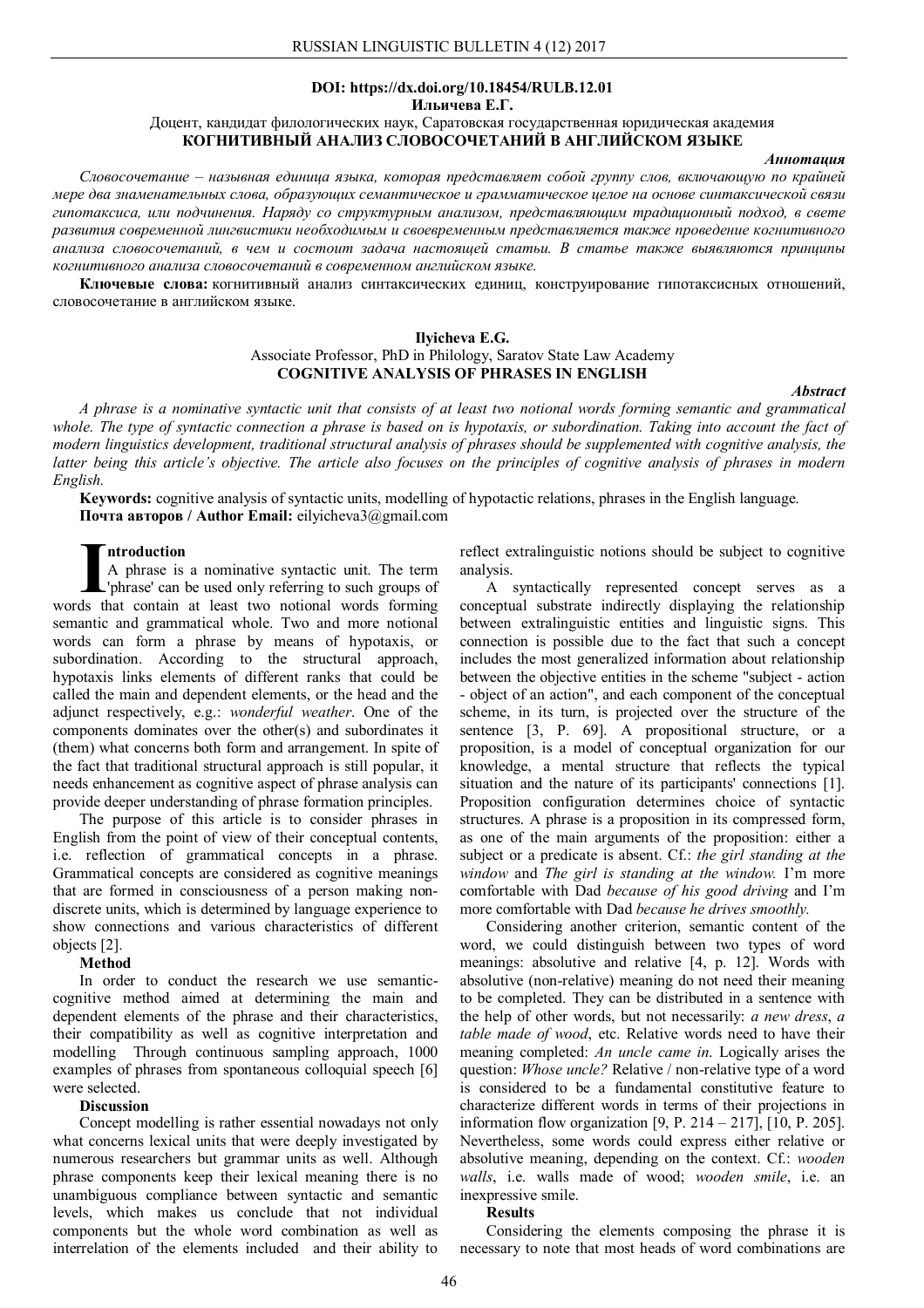expressed by a verb (or its non-finite forms) or a noun. Background concepts typical for verbs or their non-finite forms could denote action: *to go\* to the institute*; process: *to dry\* swiftly*; some state: *to be\* dry*; both action and process: *to dry\* the wood*, where the object is transformed, and some agent performing this action could be mentioned, e.g.: *Somebody dried the wood* (*\** marks the head)*.*

Adding the second dependent element to the basic verbcomponent introduces new conceptual meanings as follows:

a) localization, referring to the direct subject location: *to be at the university*; the place the subject approaches: *to go to the university*; the place the subject approaches having no specific purpose to stay there: *to go towards the theatre*, or having special purpose in mind like staying nearby: *to go to the window*, *to run to the child*, movements in space: *to walk along the road*. Localization of static subjects or objects is determined relating to their spacial location: *to be in the table*, *to be on the table*;

b) orientation for a person or an object*: gave my brother a book;* 

c) temporal orientation: *come at 5 o'clock*;

d) focus on the means or the way to take an action: *is written with a pen*;

e) action characteristics: *to run quickly*, where specific characteristics of an action are mentioned; *to discuss with the teacher*, where joint character of an action is emphasized.

Background concepts typical for nouns could denote subjectivity: a clever person\*; objectivity: *a big table*\*; or objected action: *John's surprise*\*. Adding the second dependent element to the basic noun-component introduces new conceptual meanings as follows: a) classification: *key to the door*; b) individualization: *souvenir shop*; c) characterization with focus on some properties of the subject or the object: *an intelligent person, an interesting book*; d) specification: *two hours' work*; *a mile's distance*.

Many linguists take the opinion that some words are more acceptable as dependent components, so some principles and factors influencing the formation of English phrases should be mentioned.

First, the informative principle [8] demands that phrases both existing, and newly created, should eliminate ambiguous interpretation, i.e. wrong interpretation of the sender's message by the addressee. As English is an analytical language poor in inflections, only relative positioning of words in certain cases, for example, in a phrase consisting of two nouns, determines the whole meaning of the phrase. For instance, the phrase *a fruit salad* describes some food made of fruit, whereas in the word combination *a fruit knife* we

mean that the knife should be used for peeling and cutting fruit.

Secondly, valence [5, P. 117] of this or that part of speech may determine the number and types of its arguments. Almost all verbs and only some adjectives and nouns possess obvious valence. So, the adjective *anxious* demands designation of an experiencer and the reason of this state, e.g.: *anxious about his son's future*. Valence of a noun is shown less brightly. Such nouns as *part, sort, kind* have clearly expressed valence: It's got *a sort of greenish blue roof*. However, other adjectives and nouns, as well as other substantive parts of speech like adverbs and pronouns, have no obvious valence. In cognitive grammar the term "valence" defines a ratio of meanings of the main and dependent phrase components [7, P. 583]. Thus, the use of an adjective denoting color as a dependent word in a phrase where the main word is a noun predetermines the meaning of thingness, for example: *a green apple*. Here acts the principle of selectivity or correlation that shows interrelation of the phrase components.

Thirdly, the principle of profiling [9] assumes prominence of any characteristic in the main concept. So, *the garden window* is not any window, but the window viewing the garden. Some phrases could have double interpretation. Thus, *my key* may mean the key belonging to me or the key I use to open the door. Syntactic and semantic characteristics of the phrase depend on logical relations that should be shown. Concrete nouns highly tend to combine with other concrete nouns: *father's book*. The main element expressed by a noun meaning process predicts the necessity to mention some object: *patient's treatment*.

According to the research conducted, the type of a phrase and characteristics of its components depend on several criteria: first, the intention of a speaker, background knowledge, relevance of the information rendered, second, language constructions available for expressing cognitive relations. Any change in the direction of conceptual relations is reflected in typical meaning of this construction and the choice of lexical units that constitute the sentence.

### **Conclusion**

To sum up, cognitive analysis of a phrase could help to determine its specific meaning and to find out how the language reflects extralinguistic reality and connections, or relations between its objects. The revealed cognitive principles as well as their deeper influence over phrase formation should be researched further using samples from various types of speech in modern English.

## **Список литературы / References**

1. Арутюнова Н.Д. Предложение и его смысл. Логико-семантические проблемы / Н.Д. Арутюнова. – М., 1976. – 383 с.

2. Болдырев Н.Н. Когнитивная семантика: Курс лекций по английской филологии / Н.Н. Болдырев. – Тамбов: Изд-во Тамбов. ун-та, 2000. – 123 c.

3. Болдырев Н.Н. Репрезентация языковых и неязыковых знаний синтаксическими средствами / Н.Н. Болдырев, Л.А. Фурс // Филологические науки. – 2004. – № 3. – С. 67–74.

4. Гайсина Р.М. Лексико-семантическое поле глаголов отношения в современном русском языке / Р.М. Гайсина. – Саратов: Изд-во Саратов. гос. ун-та, 1981. – 195 с.

5. Теньер Л. Основы структурного синтаксиса / Л. Теньер. – М.: Прогресс, 1988. – 656 с.

6. A Corpus of English Conversation. – L.: Gleerup, 1980. – 893 p.

7. Evans V. Cognitive Linguistics: An Introduction / V. Evans, M. Green. – Routledge, 2006. – 830 p.

8. Grice H.P. Logic and Conversation / H.P. Grice // Syntax and Semantics. Vol. 3: Speech Acts. – N.Y.: Academic Press, 1975. – P. 41- 58.

9. Langacker R.W. Foundations of Cognitive Grammar: Vol.1: Theoretical Prerequisites / R.W Langacker. – Stanford: Stanford UP, 1987. – 516 p.

10. Taylor J.R. Cognitive Grammar / J.R Taylor. – Oxford, N.Y.: Oxford University Press, 2002. – 576 p.